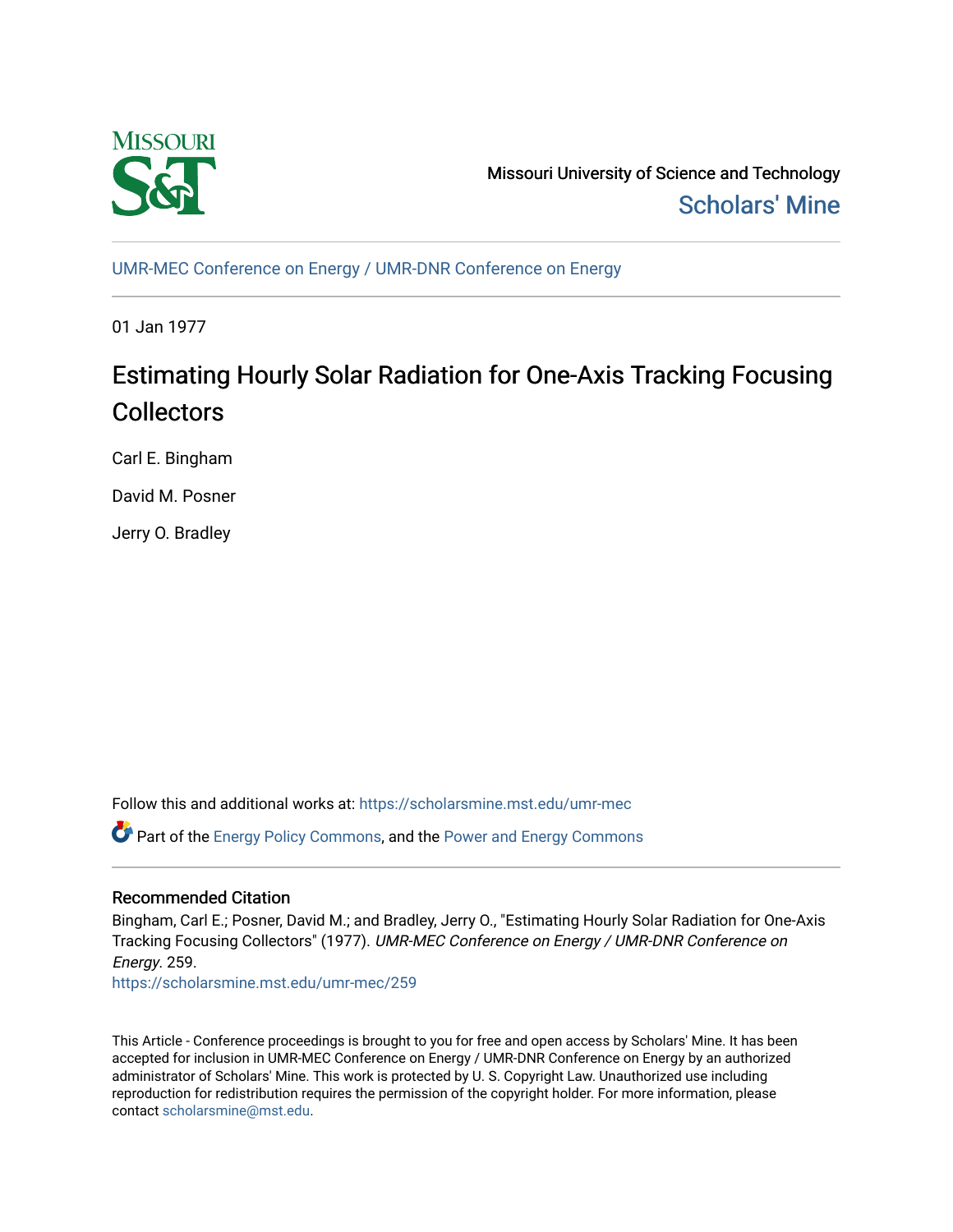### **ESTIMATING HOURLY SOLAR RADIATION FOR ONE-AXIS TRACKING FOCUSING COLLECTORS**

Solar Energy Research Institute<br>Golden, Colorado

**Carl E. Bingham David M. Posner Jerry 0. Bradley Golden, Colorado Golden, Colorado Boulder C ity , Nevada**

## **ABSTRACT**

Performance simulations of focusing parabolic collectors are hampered by a limited amount of useful insolation data. Hourly values of total radiation on a horizontal surface are the most common data available from the National **Oceanographic A Atmospheric A dm inistration. Th is paper develops a method to** convert this total horizontal radiation to direct radiation on the surface of the tracking collector.

## **1. INTRODUCTION**

The most common hourly solar radiation data base is the total horizontal data recorded by the National Weather Service. When simulating hourly performance for single-axis tracking focusing collectors, particularly the parabolic trough, one must estimate the radiation incident on the surface of the constantly moving collector. In a design application of solar grain drying, sponsored by U.S. ERDA Contract No. E-(40-1)-5121, a simplified technique for estimating direct hourly radiation for a north-south axis, horizontally mounted parabolic trough was developed. This procedure, discussed in Section 2, is easily adapted to an east-west axis tracking orientation. This method may easily be adapted to software packages such as TRYSYS<sup>(1)</sup>, a transient simulation model for solar heating and cooling systems developed by the University of Wisconsin. As a result of these calculations, the model may be used when the only radiation data available are of a total horizontal nature.

**The method involves three primary steps:**

- a. Determine horizontal beam component of radi**ation from hourly total horizontal data,**
- b. Calculate direct-normal radiation from horizontal beam radiation,
- c. Derive beam radiation on surface of collector from direct normal estimate as a function of collector orientation.

**In some cases, due to the use of the L1u and Jordan re la tio n s h ip ^ ) estim ating the beam** component of the total solar radiation, unrealistic values often occur at dawn and dusk. These errors are due to the fact that these relationships between direct and total insolation were developed for estimating daily, not hourly insolation values.

However, no better relationship now exists. A **lim it must be placed on the beam component. This** limitation occurs when solar radiation levels are quite low, so the effect on the total performance of the system is small.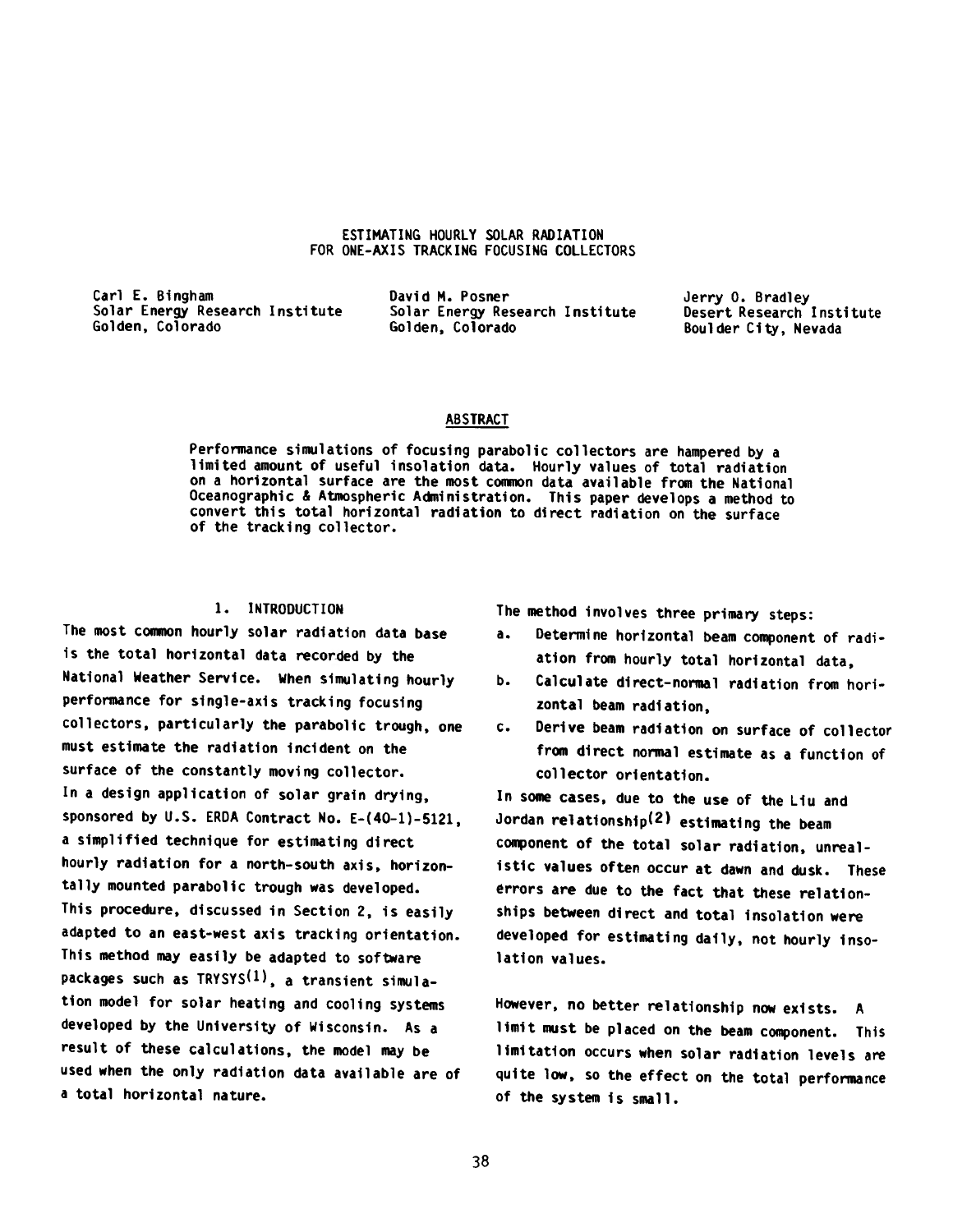In order to more accurately simulate the thermal performance of parabolic troughs, end losses due to shading effects should be calculated. These losses modify the effective aperature area of the collector. The affected area can be calculated as a function of collector geometry and solar position and is discussed in Section 3. Orientation affects the annual distribution of radiation. Comparisons are made between orientations in Section 4. Different orientations lend themselves to different processes having various seasonal load profiles.

2. RADIATION CONVERSION The hourly radiation falling on the surface of a one-axis tracking parabolic trough can be estimated by a three step process. The direct normal insolation is determined from the estimated value of the beam component of the total horizontal radiation. From this, the beam radiation on the surface of the collector is computed. The process is described below,

2.1 ESTIMATION OF HORIZONTAL BEAM COMPONENT The estimation of the horizontal beam component of the total horizontal radiation makes use of the relationship between direct, diffuse, and total solar radiation developed by Liu and Jordan. The Liu and Jordan relationship was, however, developed for daily values, and it is used here to estimate hourly values. Unfortunately, no better relationship exists between direct, diffuse, and total radiation at this time. This discrepancy leads to small errors, especially just after dawn and just before dusk, when the altitute of the sun is low (as are the corresponding insolation values). The diffuse component of the total horizontal radiation is estimated from the following relationship<sup>(3)</sup> derived from the graphical information given in Figure 7 of Liu and Jordan<sup>(4)</sup>: HB = HT- | HT (1.0045 + ((2.6313 HT/HEX-3.5227)

 $HT/HEX + 0.04349)$ HT/HEX $)$  (1) where:

- $HB =$  intensity of beam radiation on a horizontal surface
- $HT =$  intensity of total radiation on a horizontal surface

HEX = intensity of exterrestrial radiation on horizontal surface

The exterrestrial radiation may be calculated by the following relationship $(5)$ :

$$
HEX = \frac{24}{\pi} \, \text{I}_{SC} \left\{ \left[ 1 + 0.033 \cos \left( \frac{360n}{365} \right) \right] \, \left[ \cos \phi, \right. \right\}
$$
\n
$$
\cos \phi \sin \omega_{S} + \frac{2\pi \omega_{S}}{360} \sin \phi \sin \phi \right\} \tag{2}
$$

where:

I<sub>sc</sub> = solar constant  $n = day of year$  $=$  latitude  $\delta$  = declination  $\omega_{\mathsf{c}}$  = sunrise angle

The declination may be calculated as follows <sup>(6)</sup>

$$
\delta = 23.45 \sin \left[ \frac{360}{365} \{ 284 + n \} \right]
$$
 (3)

The sunrise hour angle is defined  $(7)$  as:

 $\cos w_c = - \tan \phi \tan \delta.$  (4)

2.2 CALUCLATING DIRECT NORMAL RADIATION Hourly values of direct normal radiation may be derived from the hourly values of the beam radiation of a horizontal surface. Figure 1 shows a surface normal to the incident radiation in relation to a horizontal surface. The zenith angle,  $\theta_{z}$ , defined by:

cos  $\theta_7$  = sin  $\phi$  sin  $\delta$  + cos  $\phi$  cos  $\delta$  cos  $\omega$  (5) where:

- $\phi$  = latitude
- $\delta$  = declination
- $\omega$  = hour angle, solar noon being zero, and each hour equalling 15 <sup>0</sup> of longitude with mornings positive and the afternoons negative

is the angle between the normal to the horizontal surface and a vector pointing directly toward the sun.  $\theta_7$  is also the angle between the two surfaces because the angle between the normals to two surfaces is the same as the angle between the surfaces themselves.

The intensity of beam radiation on a surface normal to the incident radiation is equal to the intesity of beam radiation incident on a horizontal surface, divided by the cosine of the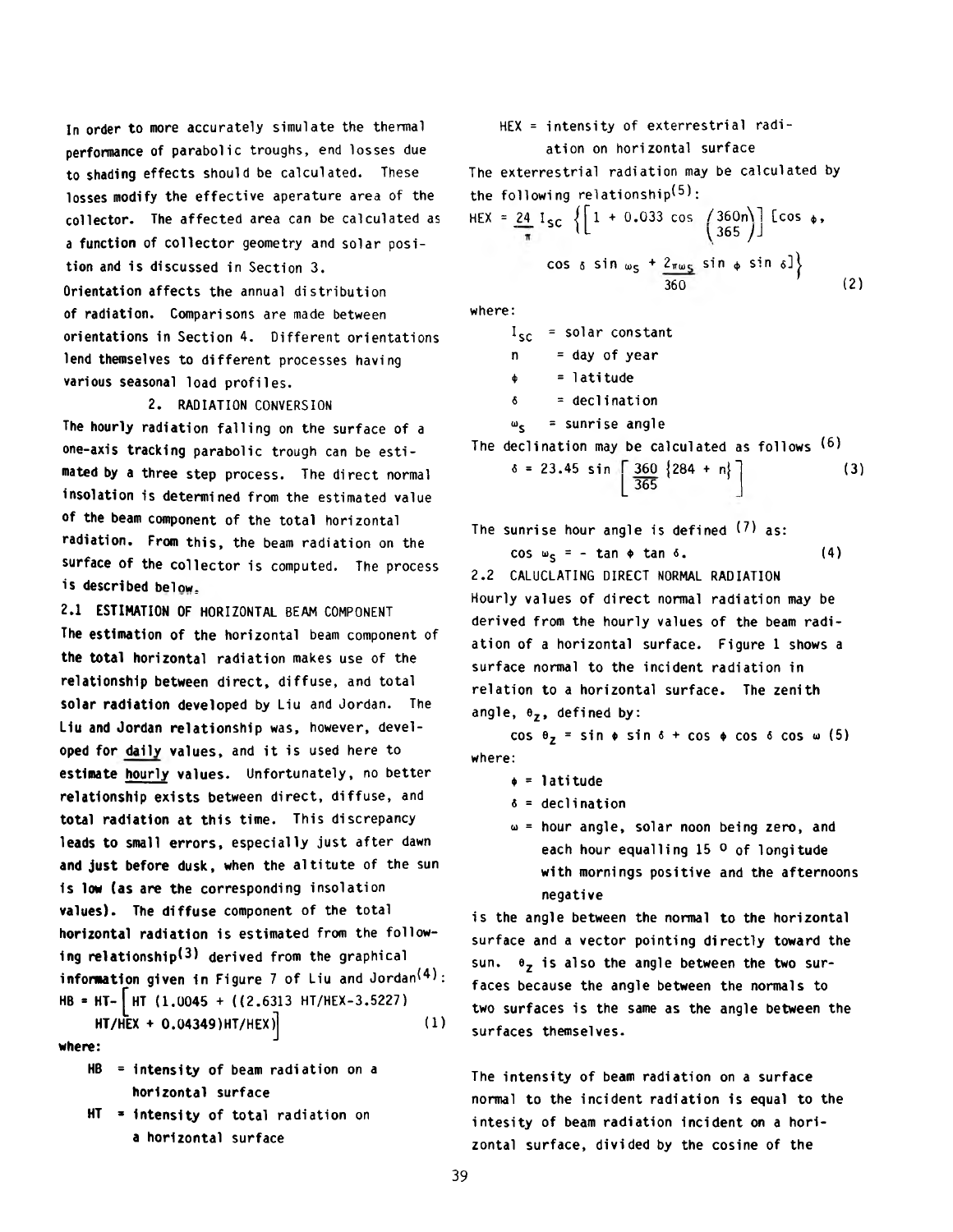

Figure 1. Angle Between Horizontal Surface and Direct Normal Surface.

zenith angle. Thus:  $HDN = HB$ **(6)**  $cos \theta$ where:

HDN = the intensity of the direct normal radiation.

2.3 CALCULATING BEAM RADIATION ON COLLECTOR SURFACE

The beam radiaton on the focusing collector can be derived from the direct normal radiation. Figure 2 shows a cross section of the focusing collector. A vector normal to the plane tangent to the apex of the reflector and passing through the collector tube, and a vector from the apex of the reflector pointing toward the sun are drawn on the figure. North-south orientation insures that the vector pointing toward the sun always passes through the collector tube. In other words, the collector is always in focus. However, there can still exist an angle Delta between the incident radiation and the collector plane because there is only one-axis tracking. Delta is defined as a function of the latitude, declination and the hour angle by Eibling, et al  $(8)$ . For a north-south orientation Delta is defined as:

cos Delta =  $[(sin \phi sin \delta + cos \phi cos \delta$  $\cos \omega$ )<sup>2</sup> +  $\cos^2 \delta$  sin<sup>2</sup> w]<sup>1/2</sup> (7) The incidence angle Delta for an east-west orientation is defined<sup>(9)</sup> as:

cos Delta =  $(1-\cos^2 \delta \sin^2 \omega)^{1/2}$  (8) The effect on seasonal radiation distribution of these orientations are discussed in Section 4.

As shown in Figure 3, the vector pointing toward the sun is normal to the surface on which the direct normal radiation is defined. The plane of the collector is therefore tilted at an angle Delta with respect to the direct normal surface because Delta is the angle between the normals of these two surfaces.

Referring to Figure 3 and using an argument similar to the one used in Step 2, the intensity of the beam radiation on the collector aperature is equal to the intensity of the direct normal radiation times the cosine of Delta or

 $HC = HDN (Cos Delta)$  (9) where:  $HC = the intensity of beam radi$ ation on the plane of the collector.

Hourly values of HC can be expressd as a function of hourly values of the total radiation on a horizontal surface (HT), the exterrestrial solar radiation on a horizontal surface (HEX), the zenith angle  $(\theta_2)$ , the latitude  $(\phi)$ , the declination (6), and the hour angle  $(\omega)$ .

This methodology is quite adaptable to TRNSYS in simulating the performance of a system including horizontally mounted parabolic troughs. All of the above parameters are defined in the TRNSYS program and can be calculated in the program. Modifying the TRNSYS program to calculate HC enables the calculation of hourly values of the beam radiation on a horizontally mounted, north-south or east-west oriented focusing collector from data for the total radiation on a horizontal surface. HC is used as the incident radiation in all TRNSYS simulations of the focusing collector. HT, HB and HC from the modified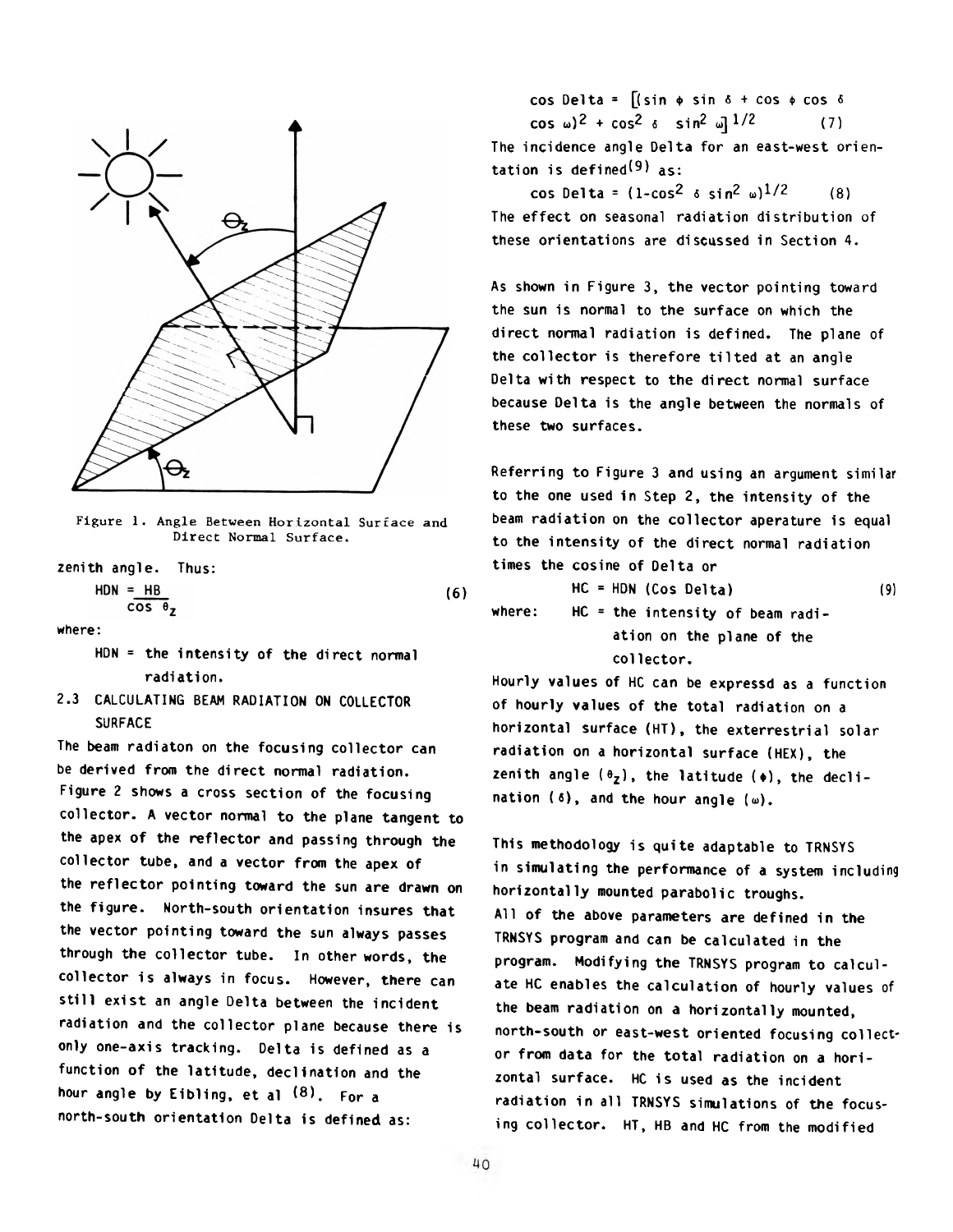

Figure 2. Cross Section of Focusing Collector



**Figure 3.** Angle Between Direct Normal Surface and **Surface** Tangent to the Apex of the Reflector

**TRNSYS program are shown graphically in Figure 4** for June 21 at a latitude of 40° north.

**2.4 LIMITATIONS TO LIU AND JORDAN APPLICATION** Due to the use of Liu and Jordan relationships, designed to estimate daily totals of beam radiation, for estimating hourly levels, some incongruities arise just after dawn and just before dusk in the level of direct insolation predicted. First of all, in equation (1), if HT is sufficiently small (say, less than three langleys), the diffuse term, HD, can become larger than the total horizontal term, HT. This is obviously impossible, **leading to a negative value of the horizontal beam component, HB.**

Also, if one looks at equation (5), the hourly **variab le is the hour angle, <d. When u is large,** say  $\pm$  1050 at either 5 a.m. or 7 p.m. solar time, cos  $\theta$ <sub>z</sub> becomes a very small number, and when, as in equation (6), used to calculate direct normal from direct horizontal radiation, one may obtain unrealistically high values of direct insolation, often above the solar constant.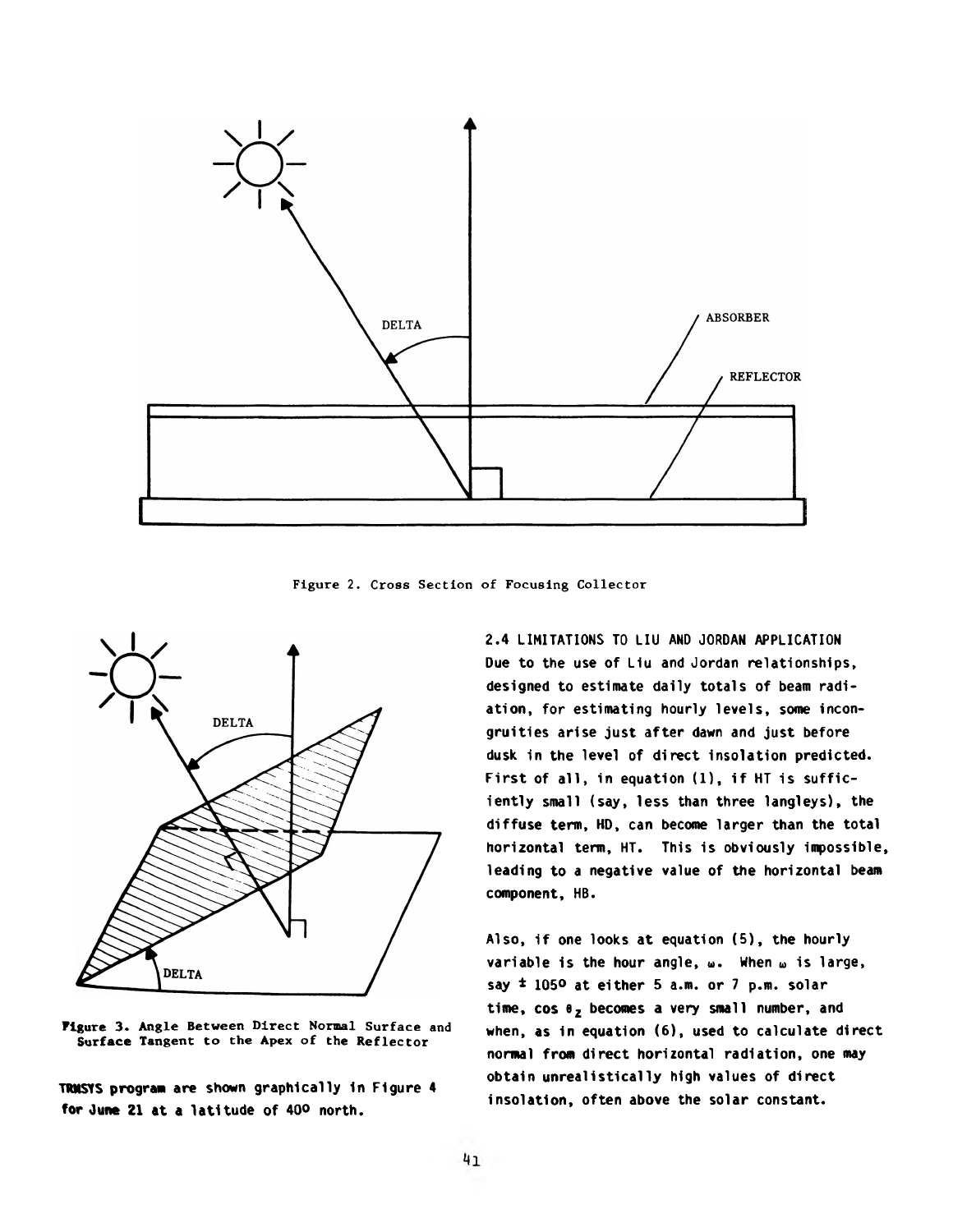

Figure 4. TRNSYS Output Showing Radiation Conversion for Focusing Collector

In order to correct these anomalies, it is necessary to put a limit on the estimated direct radiation on the surface of the collector. The maximum possible insolation level would correspond to the product of the clear day direct normal<sup>(10)</sup> radiation and the cosine of Delta, as defined above. Therefore, the value must be bounded by zero and this maximum theoretical level, i.e.,

O<HC<HON Cos Delta (10) where  $\overline{HDN}$  = clear day direct normal radiation. Although the application of these limits on the estimated direct radiation could overestimate their true value, the problem only exists when the amount of total radiation is very small. This would have a small effect on the simulation of long range performance of the overall system.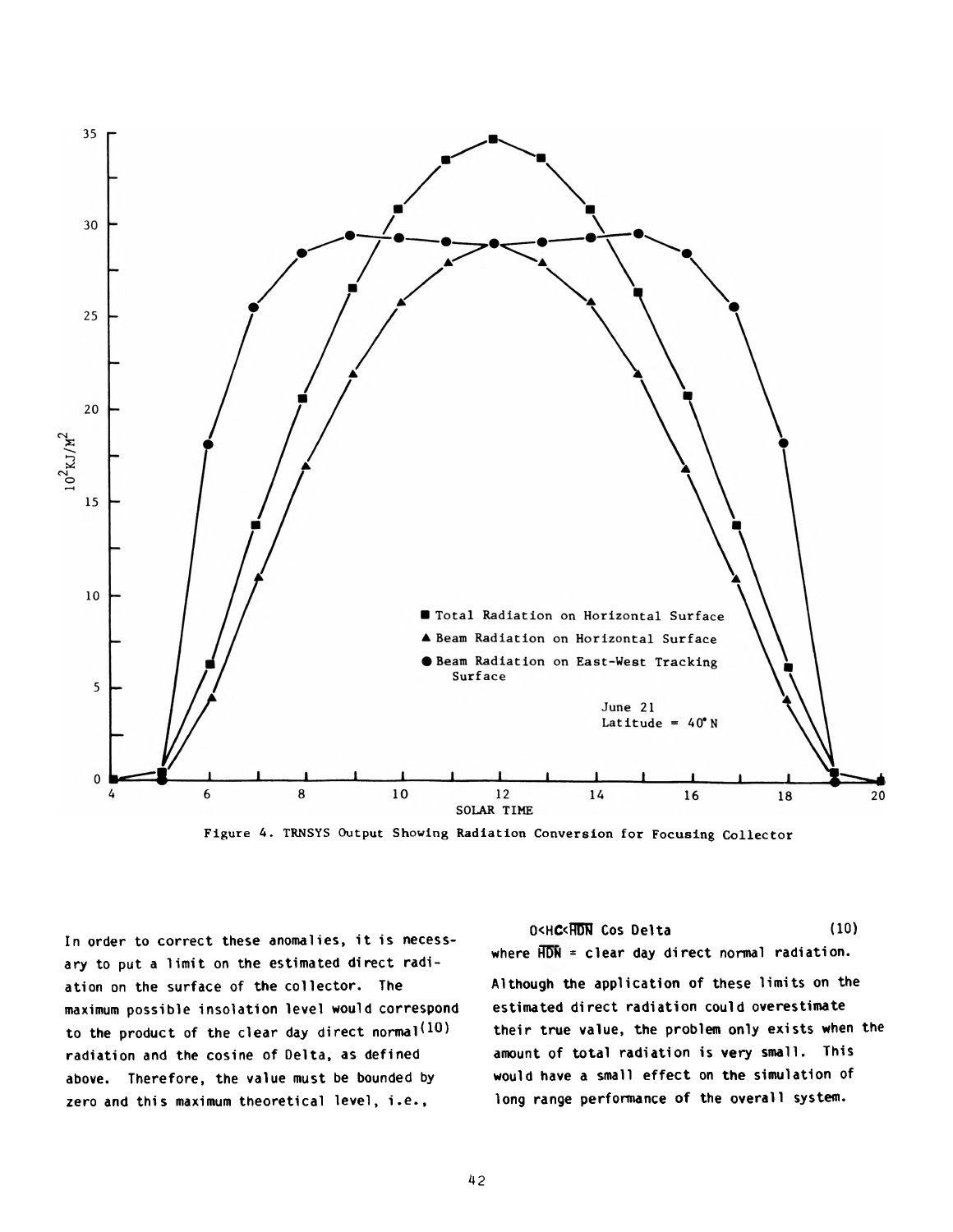## 3. END LOSSES

For some values of Delta in Figure 2, part of the reciver tube will not be illuminated. The incident radiation on the focusing collector is adjusted by the ratio of the illuminated length of the absorber to the total length of the reflector so that

 $HC' = HC X_H$  (11) L<sub>R</sub>

where:  $HC' = the intensity of beam radiation$ on the collector adjusted for end losses,

 $X_H$  = illuminated length of absorber,

 $L_R$  = length of reflector.

These variables are graphically portrayed in Figure 5.

The illuminated length of the absorber is calculated using the method outlined in the SOLSYS manual developed by Sandia Laboratories (11).  $X_H$  is a function of Delta and the collector geometry. As shown in the SOLSYS manual, there are three cases for determining  $X_H$ :

1. 
$$
L_C \ge L_R + 2L_F \tan |\text{Delta}|
$$
,  
\n $X_H = L_R$   
\n2.  $2L_F \tan |\text{Delta}| - L_R \leq$  (12)  
\n $L_C \leq L_R + 2L_F \tan |\text{Delta}|$   
\n $X_H = L_C + L_R - L_F \tan \text{Delta}$   
\n2  
\n3.  $L_C \leq 2L_F \tan |\text{Delta}| - L_R$   
\n $X_H = 0$ 

where:

 $L_F$  = focal length of solar collector. Values for Delta are calculated using equation (7) for a north-south orientation or equation  $(8)$  for an east-west orientation. Substituting the appropriate values for  $X_H$ , L<sub>R</sub>, and H<sub>C</sub>, into equation  $(11)$  yields hourly values for the intensity of the beam radiation on the collector, adjusted for end losses.

4. ORIENTATION EFFECTS The collector orientation should be determined with respect to the annual load profile, i.e., applications requiring energy primarily in the winter or summer may be oriented differently than



**Figure** 5. Side View of Parabolic Trough, Showing Parameters for End Loss Corrections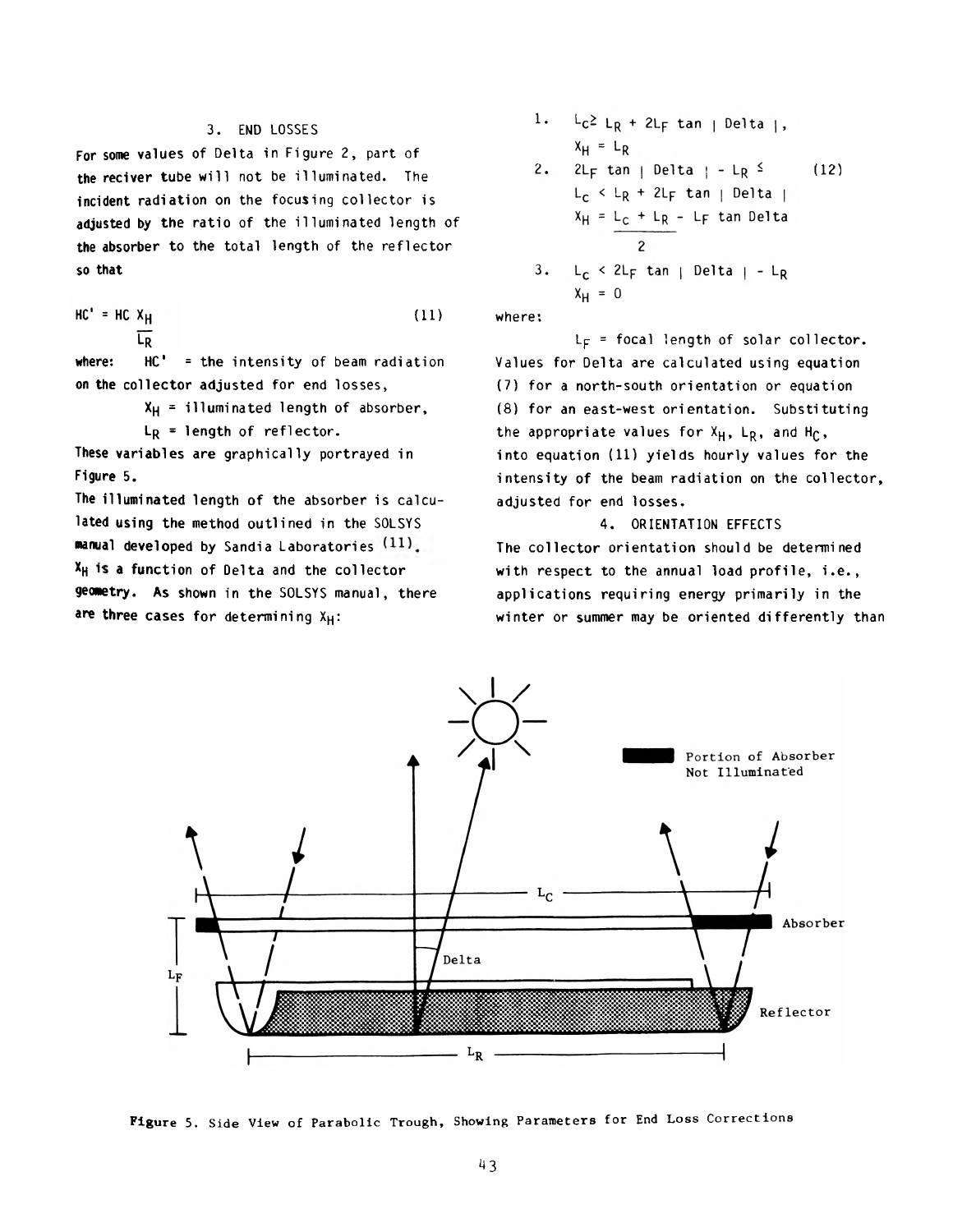those requiring a relatively constant level of energy throughout the year. Figure 6 shows the available direct radiation for several collector orientations (12);

- (1) fixed horizontal surface
- (2) east-west axis orientation (horizontal one-axis tracking)
- (3) north-south axis orientation (horizontal one-axis tracking)
- (4) two-axis tracking

One can easily see marked differences in available direct insolation from the various receiving

surfaces. These differences should be kept in mind when designing the array for a specific seasonal load profile.

#### 5. SUMMARY

This paper has developed a method to convert total horizontal radiation to radiation falling on the surface of horizontally mounted single axis tracking focusing collectors. The calculations can be summarized by the following equation:<br> $HC = \frac{[cos(Delta)]}{[HT-[HT(1.0045+(2.6313$  $\cos \theta$  $(13)$ HT/HEX-3.5227) HT/HEX+  $0.04349$ ) HT/HEX) ]}



Figure 6. Effects of Collector Orientation and Tracking on Available Direct Insolation